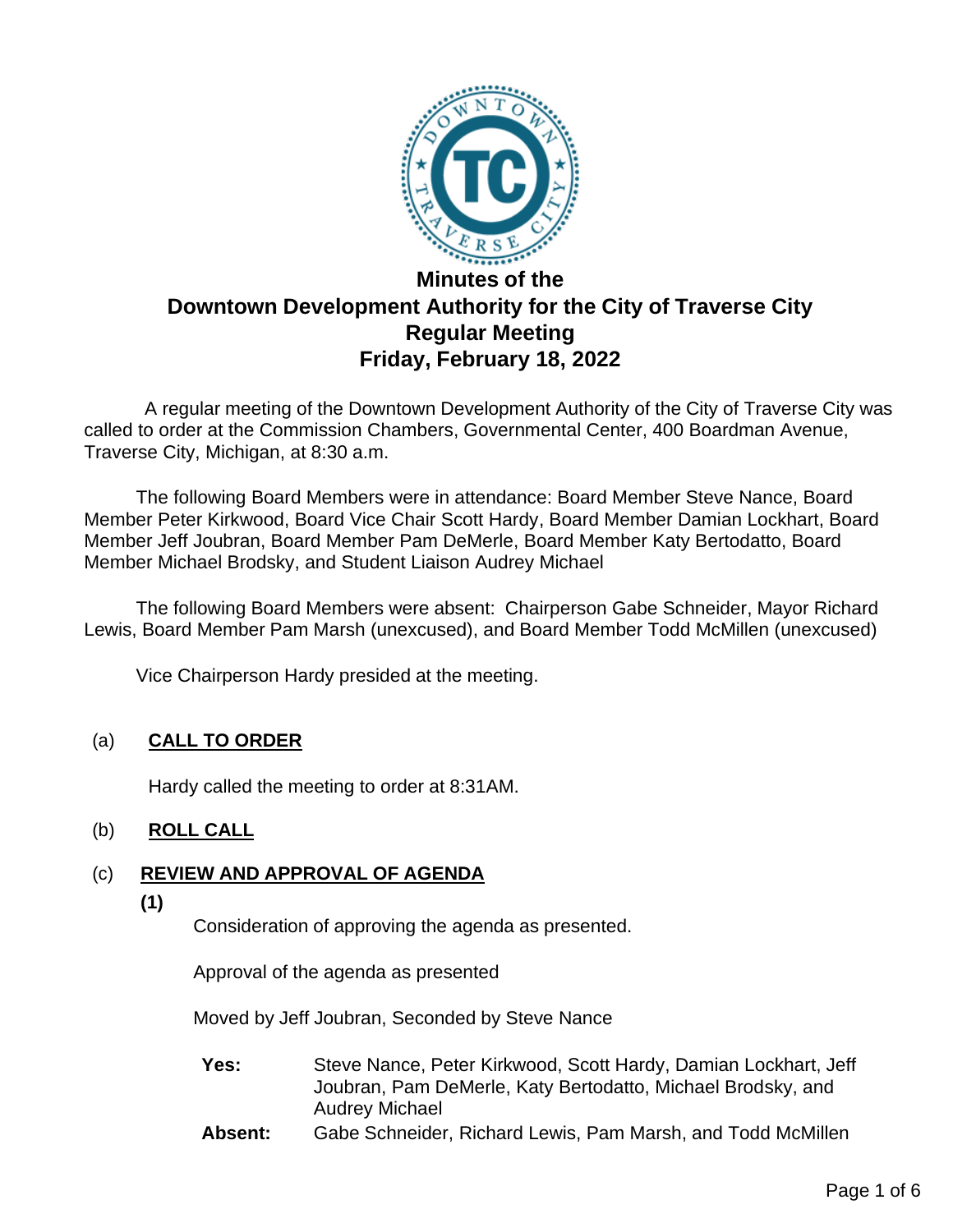#### **CARRIED. 9-0-4 on a recorded vote**

### (d) **CONSENT CALENDAR**

*The purpose of the consent calendar is to expedite business by grouping non-controversial items together to be dealt with by one DDA Board motion without discussion. Any member of the DDA Board, staff or the public may ask that any item on the consent calendar be removed therefrom and placed elsewhere on the agenda for individual consideration by the DDA Board; and such requests will be automatically respected. If an item is not removed from the consent calendar, the action noted in parentheses on the agenda is approved by a single DDA Board action adopting the consent calendar.*

**(1)**

Approval of the minutes of the January 21, 2022 Downtown Development Authority Board of Directors meeting (approval recommended) (Jean Derenzy)

**(2)**

Approval of Financial Reports and disbursements for DDA, TIF 97, Old Town TIF, Parking and Arts Commission for January 2022. (Approval recommended) (Jean Derenzy, Harry Burkholder, Nicole VanNess)

**(3)**

Arts Commission Budget Adjustment (approval recommended) (Jean Derenzy, Harry Burkholder)

**(4)**

Appointment to Farmer's Market Advisory Board (approval recommended) (Gabe Schneider)

That the DDA Board approve the consent calendar as presented.

Moved by Peter Kirkwood, Seconded by Jeff Joubran

- **Yes:** Steve Nance, Peter Kirkwood, Scott Hardy, Damian Lockhart, Jeff Joubran, Pam DeMerle, Katy Bertodatto, Michael Brodsky, and Audrey Michael
- **Absent:** Gabe Schneider, Richard Lewis, Pam Marsh, and Todd McMillen **CARRIED. 9-0-4 on a recorded vote**

#### (e) **SPECIAL ORDER OF BUSINESS**

**(1)**

Informational Bi-Annual Report to Community (MCL 125.4910(4)) (Jean Derenzy)

The Following Addressed the Board:

Jean Derenzy, DDA CEO Scott Hardy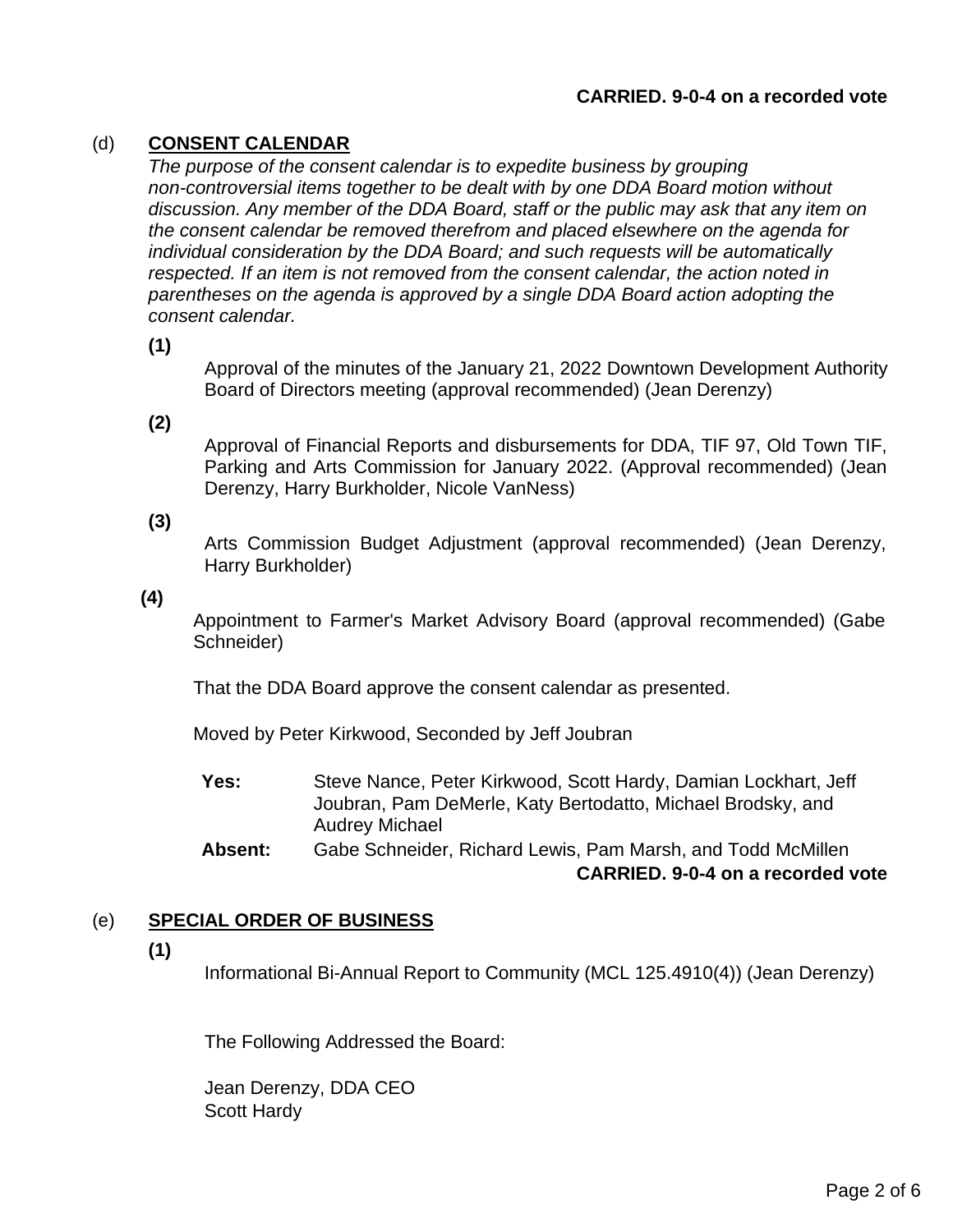**(2)**

Presentation of Year Ending June 30, 2021 Downtown Development Authority Audit (approval recommended) (Jean Derenzy)

The Following Addressed the Board:

Jean Derenzy, DDA CEO Doug Vederveld

That the DDA Board approve the annual audited financial statements for the Traverse City Downtown Development Authority for the year ending June 30, 2021.

Moved by Katy Bertodatto, Seconded by Damian Lockhart

| Yes:    | Steve Nance, Peter Kirkwood, Scott Hardy, Damian Lockhart, Jeff               |
|---------|-------------------------------------------------------------------------------|
|         | Joubran, Pam DeMerle, Katy Bertodatto, Michael Brodsky, and<br>Audrey Michael |
| Aheant: | Gaha Schneider Richard Lewis Dam Marsh, and Todd McMillen                     |

#### **Absent:** Gabe Schneider, Richard Lewis, Pam Marsh, and Todd McMillen **CARRIED. 9-0-4 on a recorded vote**

#### **(3)**

Overview of Bridge Construction in 2022

The Following Addressed the Board:

Jean Derenzy, DDA CEO Kaitlyn Aldridge Peter Kirkwood Katy Bertodatto Jeff Joubran Scott Hardy

#### **(4)**

Overview of TART Trail Planning Conceptual Design (Grandview Parkway Division to Garfield) (Jean Derenzy, Shawn Winter City Planner, Julie Clark TART ED)

The Following Addressed the Board:

Jean Derenzy, DDA CEO Julie Clark Shawn Winter Peter Kirkwood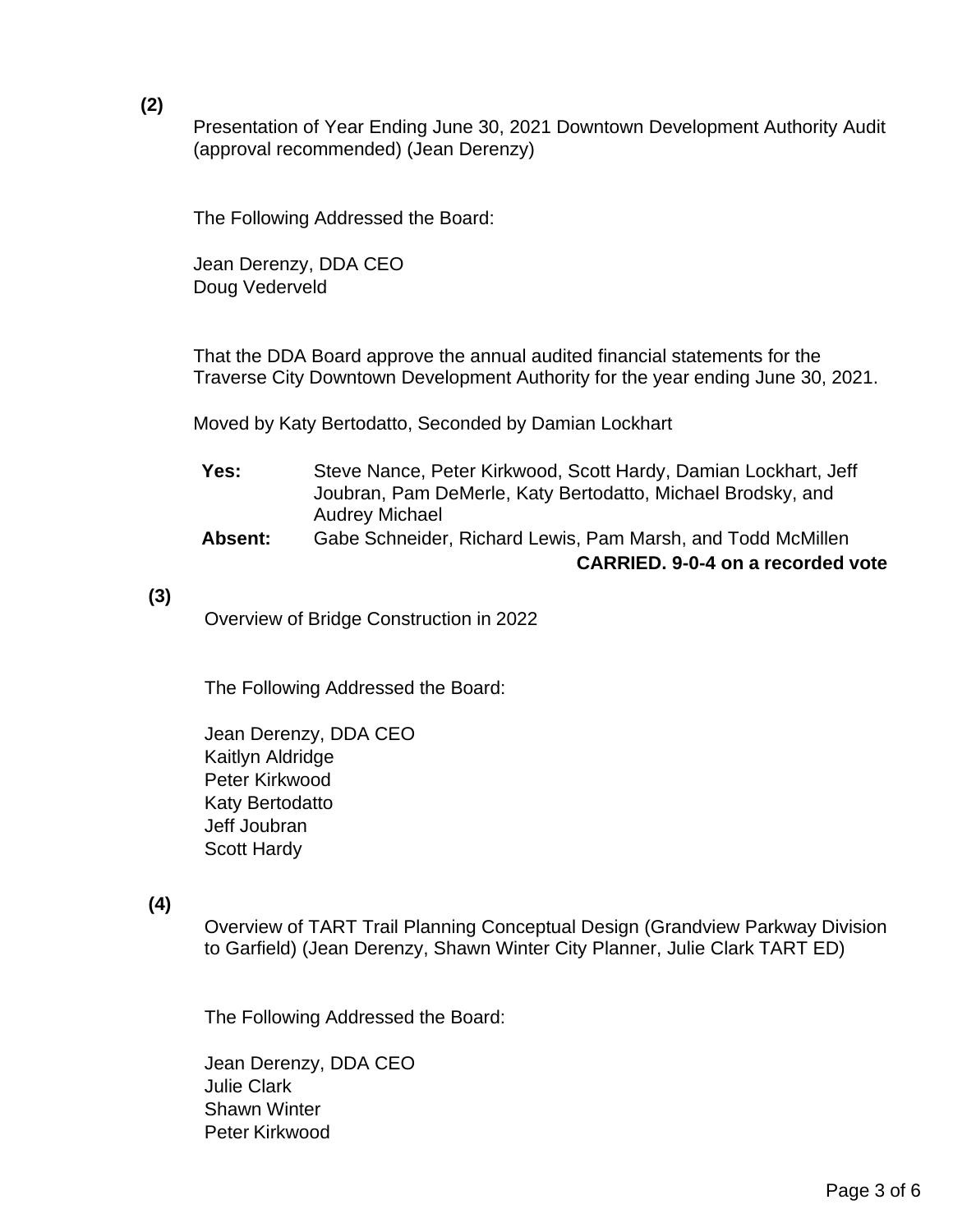Jeff Joubran Steve Nance Scott Hardy Pam DeMerle Katy Bertodatto Audrey Michael

## (f) **NEW BUSINESS**

**(1)**

Consideration to Enter into Contract with Inform Studio for 100/200 Block of Lower Boardman (approval recommended) (Jean Derenzy, Interview Committee)

The Following Addressed the Board:

Jean Derenzy, DDA CEO Peter Kirkwood Damian Lockhart Michael Brodsky Steve Nance Scott Hardy Harry Burkholder Shawn Winter

That the DDA Board approve to enter into a contract with Inform Studio for consulting services to assist the DDA in developing a conceptual design for a riverwalk and pedestrian plaza along the 100 & 200 block alleys for a not-to-exceed cost of \$315,000 subject to approval as to substance by the DDA CEO and form by the DDA Attorney.

Moved by Peter Kirkwood, Seconded by Katy Bertodatto

- **Yes:** Steve Nance, Peter Kirkwood, Scott Hardy, Damian Lockhart, Jeff Joubran, Pam DeMerle, Katy Bertodatto, Michael Brodsky, and Audrey Michael
- **Absent:** Gabe Schneider, Richard Lewis, Pam Marsh, and Todd McMillen **CARRIED. 9-0-4 on a recorded vote**

**(2)**

Consideration of Applying for USDA Grant Retail Incubator Project (\$80,000 application) (approval recommended) (Jean Derenzy)

The Following Addressed the Board: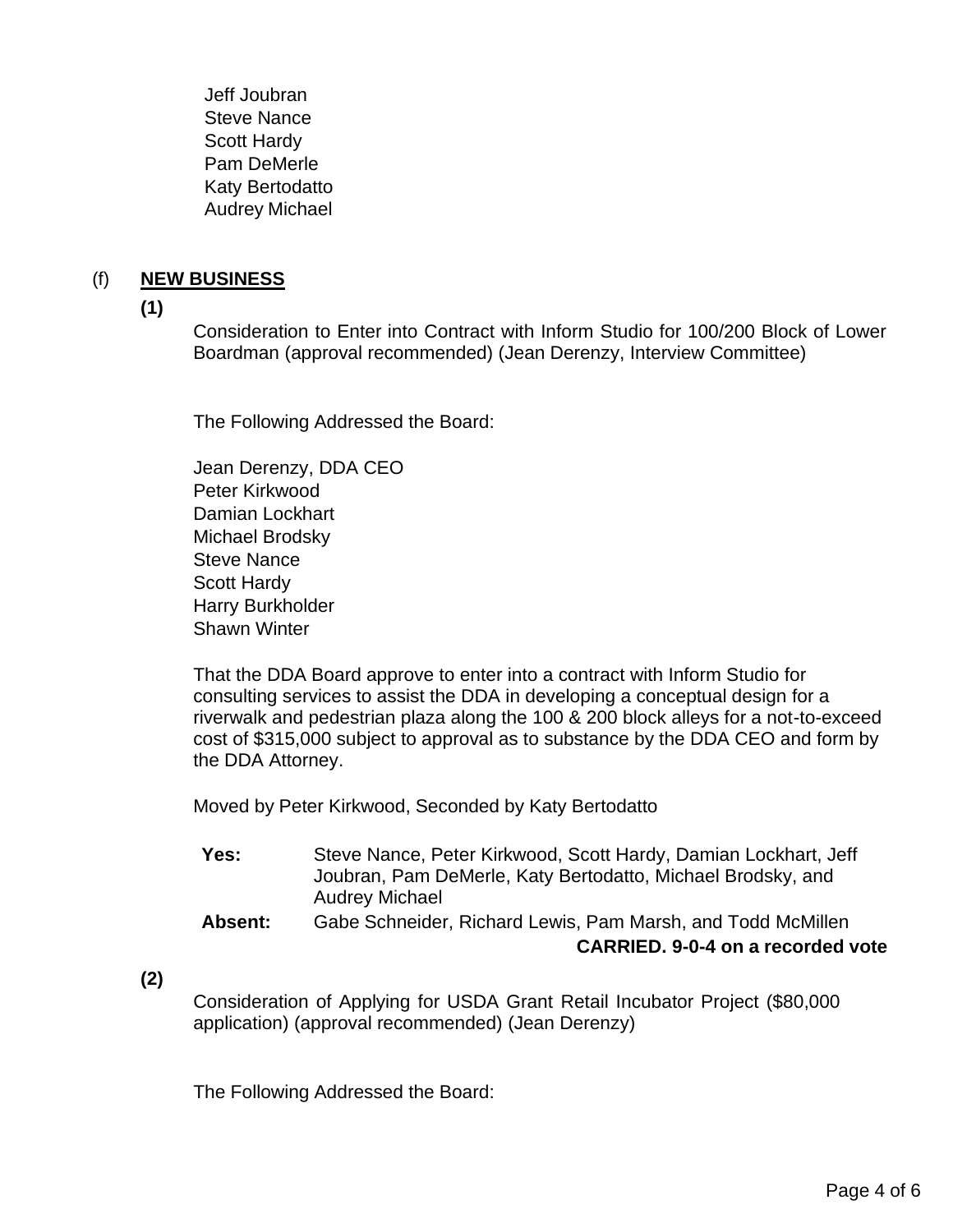Jean Derenzy, DDA CEO Scott Hardy Peter Kirkwood

That the DDA Board approve the attached resolution to proceed with the USDA Rural Business Development program application for \$80,000 specifically for the Downtown Retail Incubator Project.

Moved by Peter Kirkwood, Seconded by Jeff Joubran

- **Yes:** Steve Nance, Peter Kirkwood, Scott Hardy, Damian Lockhart, Jeff Joubran, Pam DeMerle, Katy Bertodatto, Michael Brodsky, and Audrey Michael
- **Absent:** Gabe Schneider, Richard Lewis, Pam Marsh, and Todd McMillen **CARRIED. 9-0-4 on a recorded vote**

## (g) **CEO REPORT**

**(1)**

Project Updates (Jean Derenzy)

The Following Addressed the Board:

Jean Derenzy, DDA CEO

## (h) **STAFF REPORTS**

#### **(1)**

Downtown Experience Coordinator Report (Abby Taylor)

The Following Addressed the Board:

Abby Taylor Katy Bertodatto Peter Kirkwood Jeff Joubran

## **(2)**

Communications and Outreach Director Report (Art Bukowski)

The Following Addressed the Board:

Art Bukowski Scott Hardy